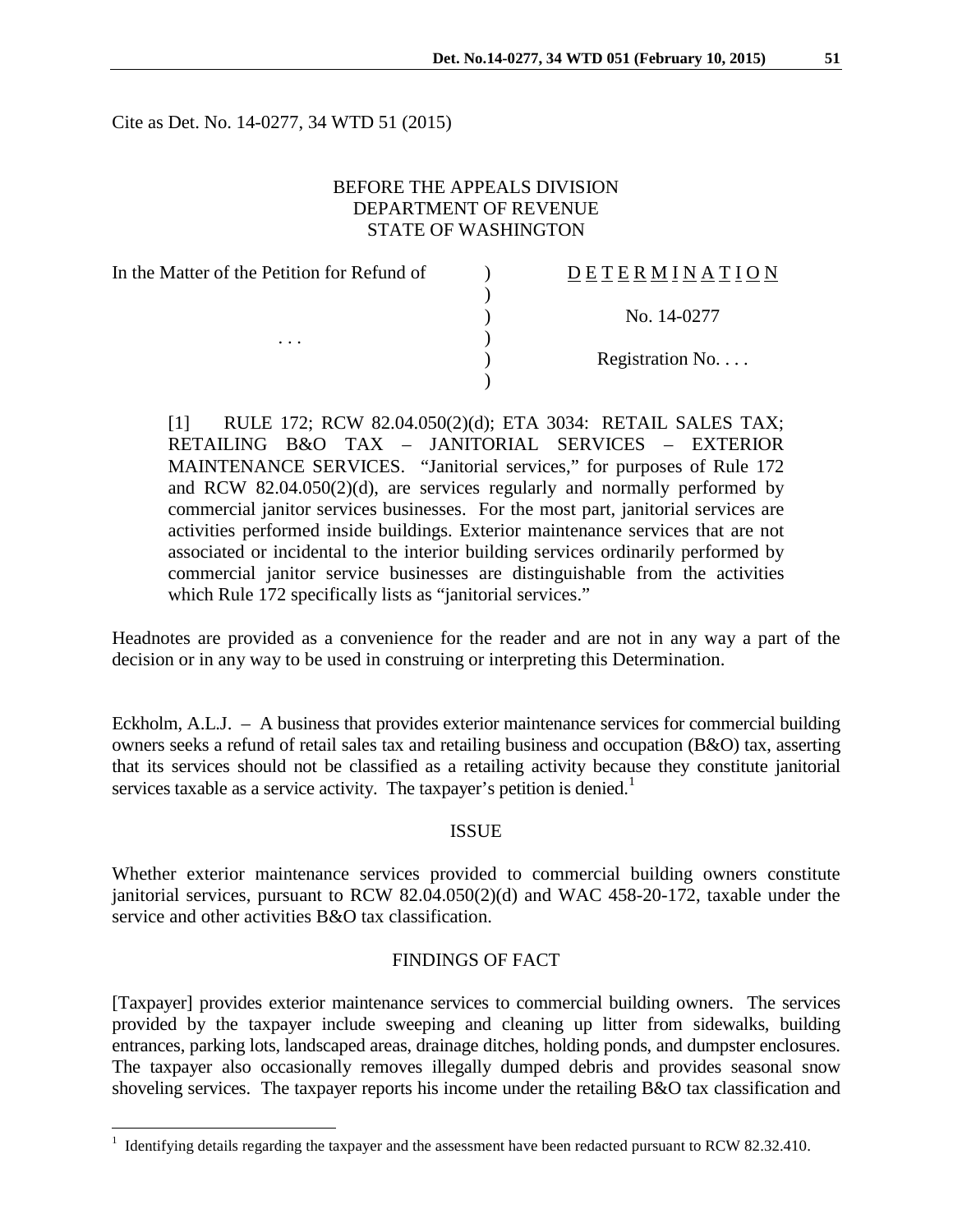remits retail sales tax on his sales. The taxpayer indicated that he does not collect retail sales tax from his customers because the payment of retail sales tax for his services was not a negotiated term of the service contracts.

On July 17, 2013, the taxpayer submitted amended excise tax returns and a refund request for overpayment of taxes for the period January 1, [2](#page-1-0)008, through December 31, 2011.<sup>2</sup> The taxpayer's amended returns reclassified his income under the service & other activities B&O tax classification. The taxpayer requested a refund of retail sales tax and retailing B&O tax paid, asserting that he should have been reporting under the service and other activities B&O tax classification because his services constitute janitorial services, citing Excise Tax Advisory 3034.2009 – Snow Removal and Power Sweeping of Parking Lots and Roads (ETA 3034). The Department of Revenue's (Department's) Taxpayer Account Administration Division (TAA) denied the taxpayer's request, explaining that ETA 3034 describes commercial janitorial services as including incidental removal of litter and debris from sidewalks, and that:

The language in [ETA 3034] contemplates a commercial janitorial service providing cleaning services inside of a building. It would be a customary part of the service to sweep the entryways and walkways adjacent to the building. If in addition to these services, litter and debris are picked up from the parking area, this is simply incidental to the janitorial service of the building itself. ... While some of the services you perform may fall within the definition of "janitorial service," this is only with respect to sweeping of entryways and sidewalks. It appears a majority of your work is performed in the cleaning of parking lots, dumpster enclosures, landscaped areas, and the removal of illegally dumped debris. Your activities are beyond the scope of cleaning and caretaking services ordinarily provided by commercial janitorial businesses and therefore does not qualify for the "janitorial services" exclusion from retailing B&O tax and retail sales tax.<sup>[3](#page-1-1)</sup>

The taxpayer appealed the refund denial. The taxpayer asserts that he does not use any power equipment in his maintenance of parking lots or seasonal snow shoveling services, and that his services fall within the definition of "janitorial services," as explained in ETA 3034.

### ANALYSIS

Washington imposes a retail sales tax on each retail sale in this state. RCW 82.08.020. The term "sale at retail" or "retail sale" includes:

The sale of or charge made for labor and services rendered in respect to the cleaning, fumigating, razing or moving of existing buildings or structures, but shall not include the charge made for janitorial services; and for purposes of this section the term "janitorial services" shall mean those cleaning and caretaking services ordinarily performed by commercial janitor services businesses including, but not limited to, wall and window washing, floor cleaning and waxing, and the cleaning in place of rugs, drapes and upholstery. The term "janitorial services" does not include painting, papering, repairing, furnace or septic tank cleaning, snow removal or sandblasting.

 $\overline{a}$ 

<span id="page-1-0"></span> $2$  The portion of the taxpayer's refund request for taxes paid in 2008 is beyond the four-year statutory refund period prescribed by RCW 82.32.060(1).

<span id="page-1-1"></span> $3$  Letter from TAA to the taxpayer denying the taxpayer's refund request, dated July 17, 2013.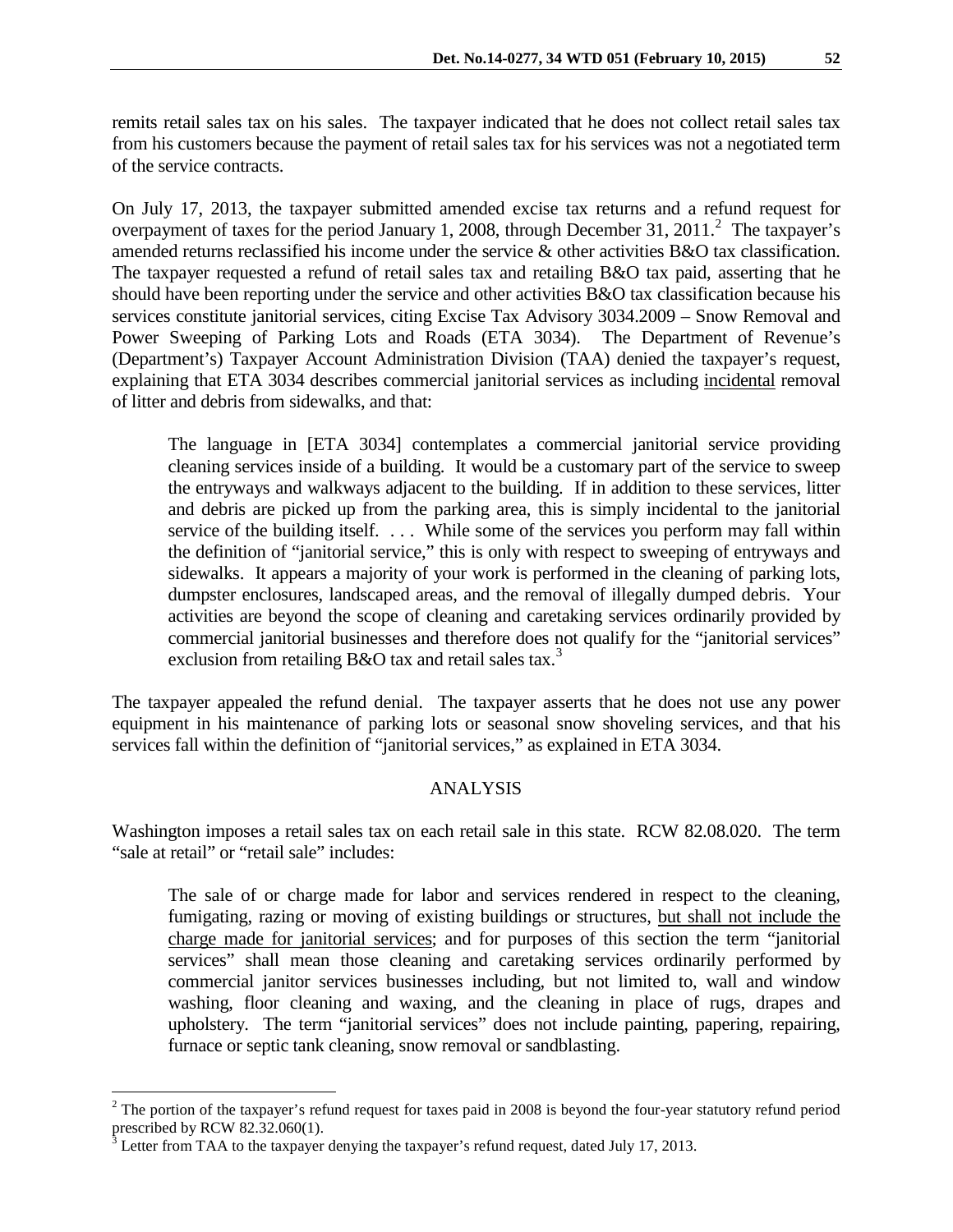RCW 82.04.050(2)(d) (emphasis added).

Washington also imposes a B&O tax "for the act or privilege of engaging in business" in this state. RCW 82.04.220. Washington's B&O tax applies to various tax classifications, including making sales at retail pursuant to RCW 82.04.250, making wholesale sales under RCW 82.04.270, and providing services pursuant to RCW 82.04.290. Persons engaged in any business activities that are not specifically included in a tax classification under chapter 82.04 RCW, are taxable under the service and other business activities B&O tax classification. RCW 82.04.290.

WAC 458-20-172 (Rule 172) is the Department's administrative rule addressing the taxation of janitorial services and other services described in RCW 82.04.050(2)(d). Rule 172 states that persons engaging in performing contracts for cleaning buildings or structures must collect the retail sales tax upon the full contract price, but the retail sales tax is not applicable to charges made for janitorial services. Rule 172 defines "janitorial services" as follows:

The term "janitorial services" includes activities performed regularly and normally by commercial janitor service businesses. Generally, these activities include the washing of interior and exterior window surfaces, floor cleaning and waxing, the cleaning of interior walls and woodwork, the cleaning in place of rugs, drapes and upholstery, dusting, disposal of trash, and cleaning and sanitizing bathroom fixtures. The term "janitorial services" does not include, among others, cleaning the exterior walls of buildings, the cleaning of septic tanks, special clean up jobs required by construction, fires, floods, etc., painting, papering, repairing, furnace or chimney cleaning, snow removal, sandblasting, or the cleaning of plant or industrial machinery or fixtures.

ETA 3034 provides guidance as to when snow removal and power sweeping of parking lots, and roads, qualify for the janitorial services exclusion from "retail sales." ETA 3034 states, in part:

RCW 82.04.050(2)(d) specifically identifies snow removal to be an activity which is not included within the definition of "janitorial services." For the purposes of [the] janitorial service exclusion, "snow removal" generally refers to the removal of snow from streets, alleys, or parking lots or removal from walkways where power equipment is used. The removal of snow and ice from pedestrian entryways and sidewalks adjacent to buildings by shoveling and sweeping, or by application of sand, salt, or similar substances to improve traction for pedestrians, [are] cleaning and caretaking services ordinarily performed by commercial janitorial businesses. These activities are subject to the service and other business activities of the business and occupation (B&O) tax.

The sweeping or picking up of litter, loose dirt, or debris from pedestrian entryways and sidewalks adjacent to buildings is considered a normal and customary service performed by commercial janitorial service businesses. If in addition to these activities litter and debris are also picked up from an adjacent parking lot, such activities are considered to be incidental to the janitorial services and also subject to the service and other business activities B&O tax.

. . .

(Emphasis added) (bracketed terms added).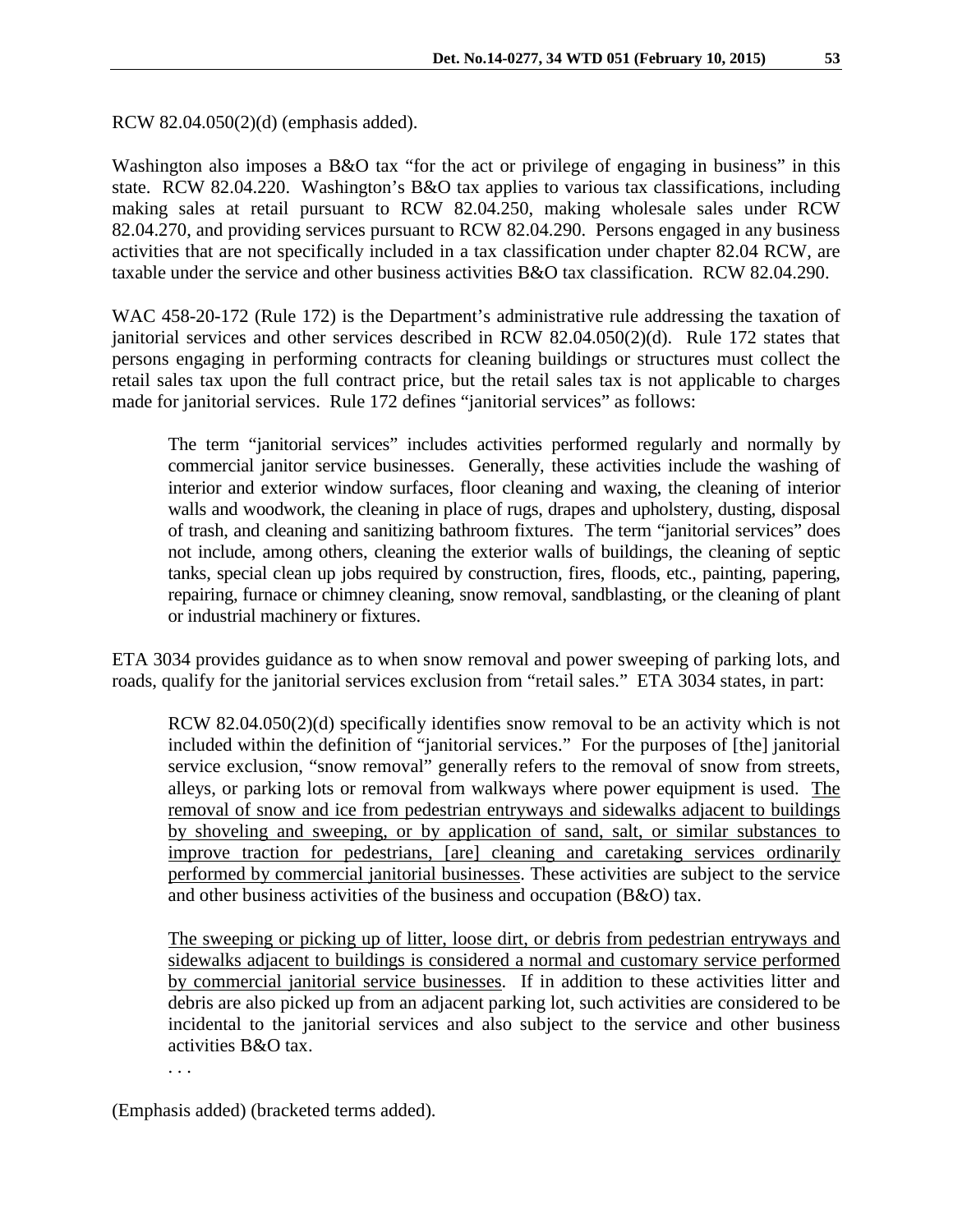ETA 3034 provides specific information regarding power sweeping and snow removal from parking lots:

The snow removal and/or power sweeping of parking lots is not, however, considered a cleaning or caretaking activity ordinarily performed by commercial janitor service businesses. These activities often require the use of plows or other mechanized equipment in the case of snow removal, and vacuum or power sweepers in the case of the cleaning of parking lots. These activities are often performed by businesses specializing in these services who do not generally perform interior janitorial services. These activities are retail in nature and subject to the retailing B&O and retail sales taxes when performed for consumers.

#### (Emphasis added.)

ETA 3034 describes customary commercial janitorial cleaning services as including services performed on the sidewalks and entryways adjacent to buildings, emphasizing that the services are an extension of the interior building services ordinarily performed by commercial janitorial businesses specified in RCW 82.04.050(2)(d). ETA 3034 again emphasizes the importance of the fact that customary commercial janitorial cleaning services are performed within the interior of a building in its discussion of snow removal from parking lots. In the excerpt noted above, ETA 3034 clarifies that snow removal and power sweeping of parking lots are specialized services that "are often performed by businesses specializing in these services who do not generally perform interior janitorial services."

The taxpayer does not provide any interior cleaning or caretaking services to its commercial building customers. The Department has previously held that the definition of "janitorial services" in RCW 82.04. 050(2)(d) requires that the services be those "ordinarily performed by commercial janitor services businesses," and that the regular and normal tasks of janitors are, with few exceptions, inside activities. Det. No. 01-047, 21 WTD 189, 194 (2002). In 21 WTD 189, the Department held that the cleaning of building awnings is an activity performed on the exterior of a building, and that the services regularly and normally performed by commercial janitor businesses are performed inside buildings. 21 WTD at 194. In determining that cleaning of awnings did not qualify as "janitorial services" as defined by RCW 82.04.050(2)(d) and Rule 172, the Department in 21 WTD 189 explained:

The statute and rule are clear, and the line they draw is between cleaning and caretaking services ordinarily performed by commercial janitor services businesses (i.e., activities performed regularly and normally by commercial janitor service businesses), and other cleaning of buildings and structures.

What are regular and normal janitorial activities? *Webster's II New College Dictionary* 592 (1995), defines "janitor" as "[o]ne who attends to maintenance, cleaning, and repairs in a building." *Webster's Third New International Dictionary* 1209 (1993), defines "janitor" as "one that keeps the premises of an apartment, office, or other building clean and free of refuse, tends the heating system, and makes minor repairs." *VGM's Career Encyclopedia* 203 (Fourth Edition 1997), describes the job of a janitor as follows: